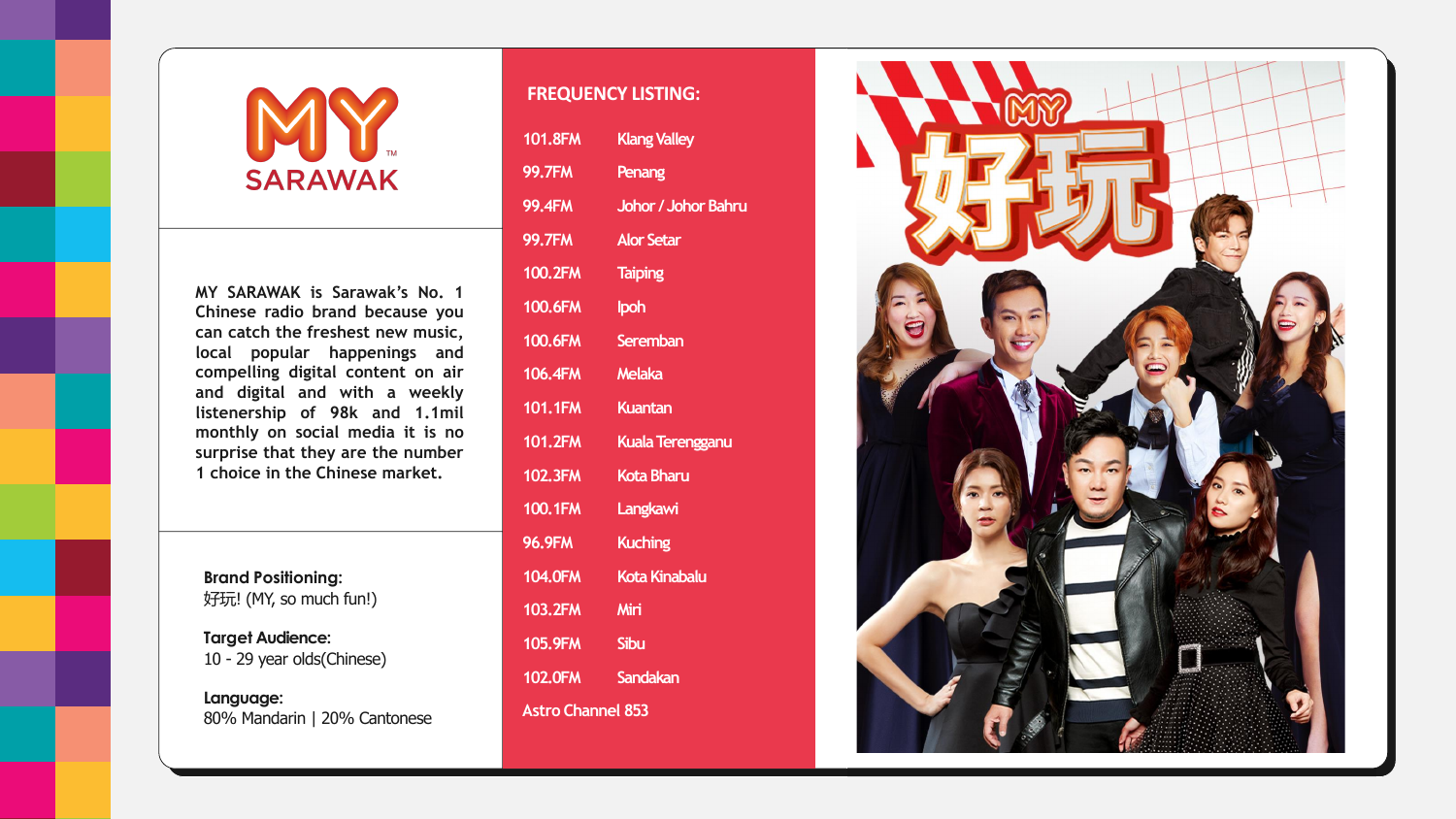**EMELY, former beauty queen and the MY sweetheart.** Having had experiences hosting various TV programs, Emily proves she's more than just a pretty face . From leading the evening segment, she has now joined Jack & Mei Yan on the MY Breakfast show to bring you more awesomeness!

**of humour co -announcing the MY** Breakfast Show with

**2002 . He's also a popular**

**five albums to his credit .**

**JACK, MY's very own "Ipoh mali" announcer who has been with the brand since actor, host and singer with Before joining MY as an announcer, he was a hostfor shows such as Astro Talent ambassador for several brands and injects his brand**

**Quest . He's also an avid**

**Mei Ya n a n d J i e Yi n g .**

**MEI YAN, who joined MY in 2004 , is one -third of the MY Breakfast Show with Jack and Jie Ying . She's also a** celebrated TV host whos built **up a huge fan base through the years . A self -confessed** shopaholic, she shares plenty **of fashion tips and ideas on Facebook, and has become a popular role model for the young generation.**



**ADDY She never misses a beat and that's exactly why Addy is the leader of the Chinese drumming associat ion in Kuching . When she's not on -air keeping you company, she's probably at cross fit . Addy also speaks Japanese and loves to dance, its safe to say there's never a dull moment when she's around .**

**PENNY is your perky and cheerful MY DJ! She started off as a MY cruiser before she realized her true calling was to be in front of the mic … talking . When she's not on -air, you will definitely catch her busy shopping or web -**



**surfing .**

**DANIEL, the optimistic and genius one in the MY family. His early career in entertainment started from a reality show called Produce Camp 2019 . Fast forward to present, he's now championing MY Oh Yeah Buddy, 8 pm – 12 am . He's all about fun**

that you surely don't want to

**m i s s .**







**CHRIS If he is not on the airwaves, you can find him diving at some of Malaysia's diving hot spot! Chris is known for his "Loud" energy and up for anything attitude . He loves entertaining and he also loves to sing, so if you're looking for a karaoke buddy, hit him up .**